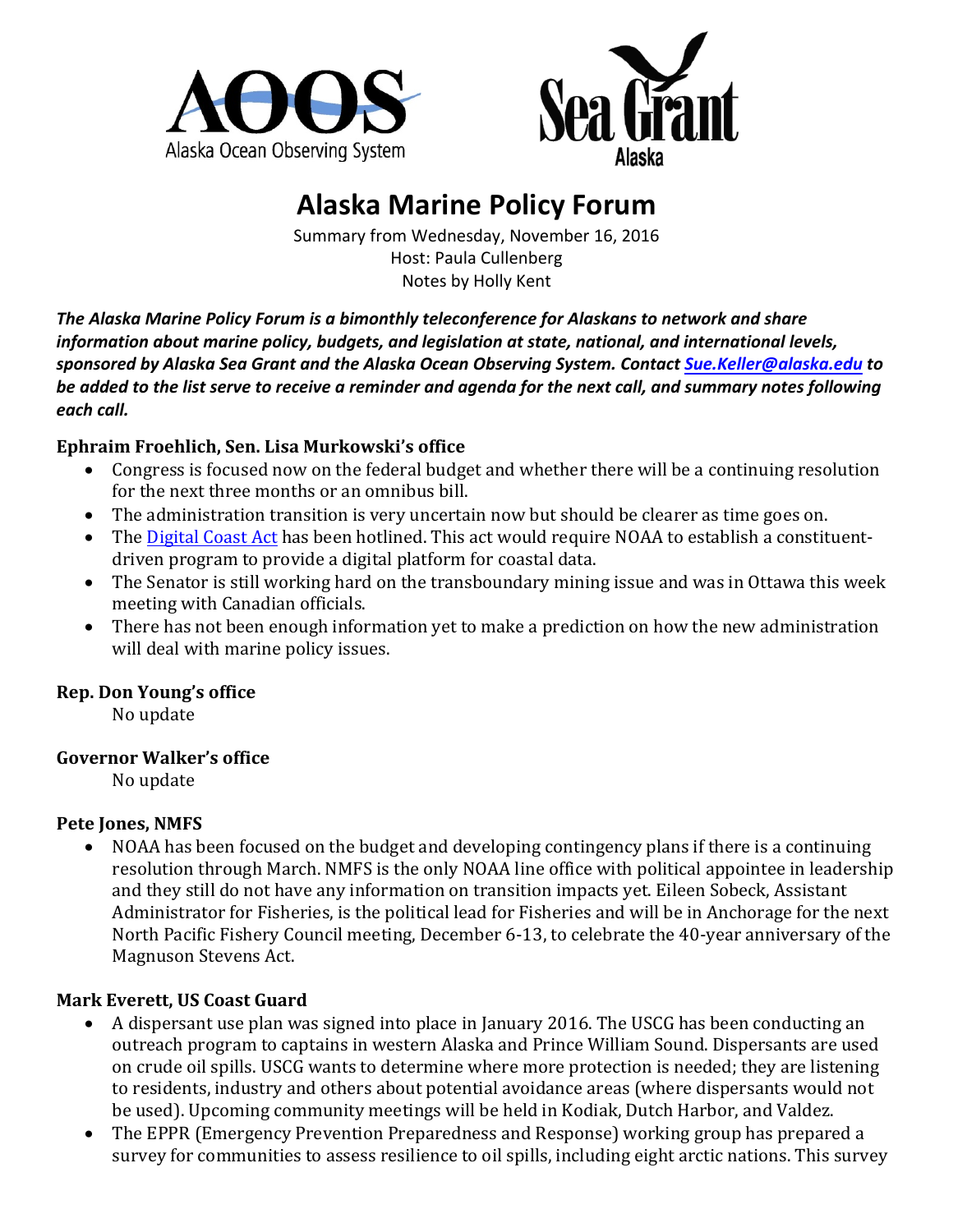will be open for another week. The targets for the survey are leaders of small arctic communities from all eight arctic nations. A final report on this project will be produced through the Arctic Council and should be provided at the May ministerial.

## **Tara Borland, Alaska Sea Grant**

- The Symposium on Climate Displacement, Migration, and Relocation is happening in Manoa, Hawai'i December 13-14 and is bringing together policy and legal experts to discuss these issues.
- Alaska Sea Grant fellowship host applications are going out soon and more information can be found on the Alaska Sea Grant website.

## **Paula Cullenberg, Alaska Sea Grant**

There will be a Harmful Algal Bloom (HAB) Workshop sponsored by Alaska Sea Grant and Alaska Ocean Observing System held in Anchorage on December 8-9. Today's speakers are focused on HABs in Alaska.

## **Rick Thoman, National Weather Service**

- A dramatic decline in sea ice is a factor in warming seawater which is often associated with an increase in HABs.
- Alaska has had the warmest sustained seawater temperatures during the last three years than has been seen since 1900.
- Rick provided a supplemental information sheet describing sea ice decline and warming sea surface temperatures.
- The sustained nature of the warming sea water has the biggest impacts to the environment.
- $\bullet$  The rate of warming in the Bering Sea has increased significantly.

## **Holly Kent, Alaska Ocean Observing System (AOOS)**

- Kris Holdereid of NOAA's Kasitsna Bay Lab worked with several partners to develop a Harmful Algal Bloom Information System for Kachemak Bay, Alaska which is housed on the AOOS website.
- This system provides information on current water temperatures in Kachemak Bay and how these temperatures may correlate with the development of HABs and resulting shellfish toxicity.
- The online system is updated regularly and provides graphs showing the potential for HAB growth in Kachemak Bay based on current water temperatures and concentrations of paralytic shellfish poisoning (PSP) toxins measured in shellfish tissue at several Kachemak Bay locations.
- Additionally the web page provides extensive information and links to more information regarding PSP in Alaska.
- The intent of this system is to provide information for recreational shellfish harvesters useful in making informed decisions regarding harvest safety.

# **Chris Whitehead, Sitka Tribe**

- The Southeast Alaska Tribal Toxins (SEATT) partnership began monitoring HABs in 2014.
- SEATT collects phytoplankton and environmental data once per week at several different monitoring sites which are then uploaded to the SoundToxins database managed by NOAA's Northwest Fisheries Science Center.
- The Sitka Tribe of Alaska built an Environmental Research Lab (STAERL) to give shellfish harvesters around Southeast a way of testing subsistence shellfish.
- The tribe also maintains the Southeast Alaska Tribal Ocean Research (SEATOR) website with all of this information and more.
- The focus of the upcoming Harmful Algal Bloom (HAB) Workshop, December 8-9, is to pull information from all of the varied HABs monitoring efforts across the state, share information and